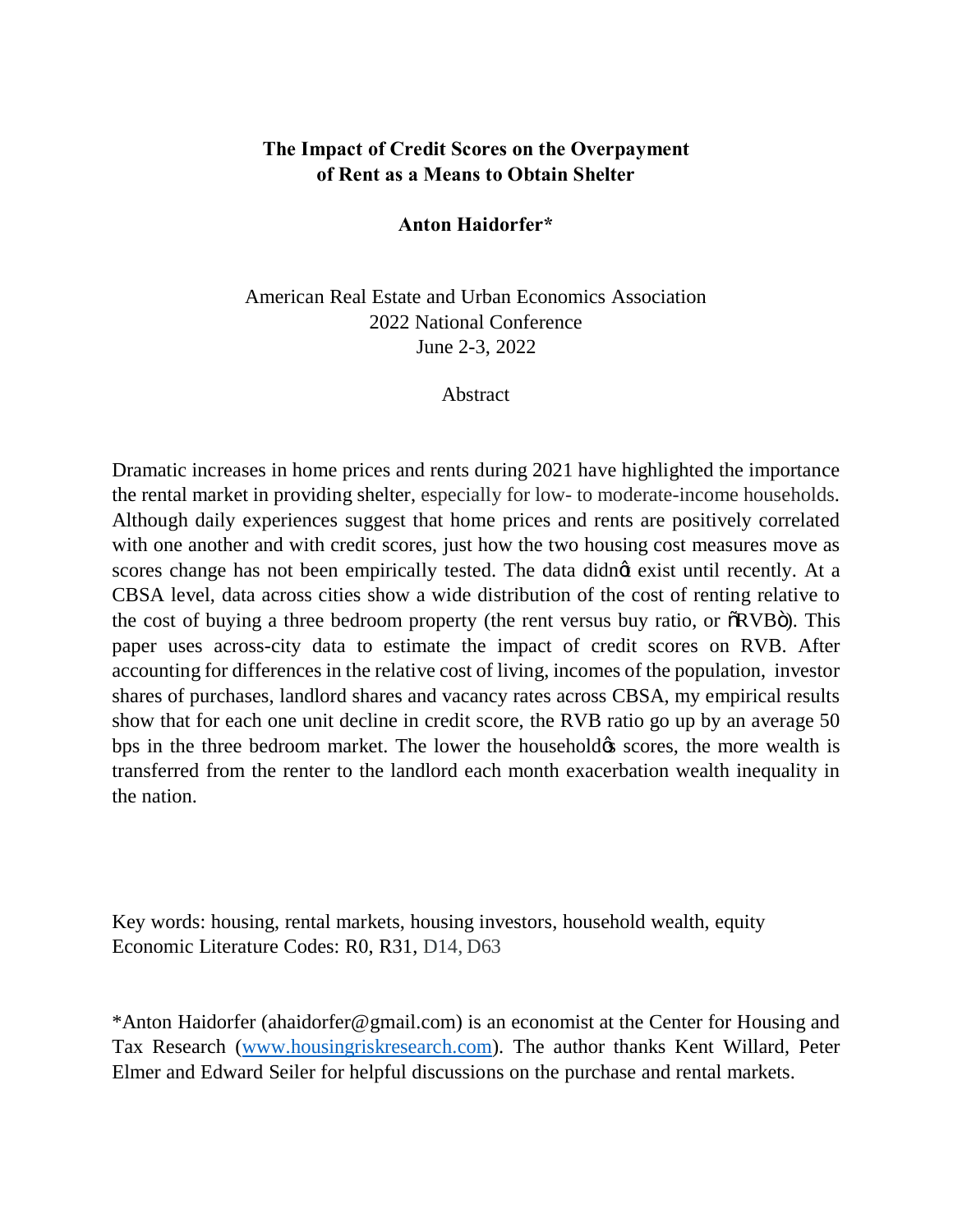#### **1. Background**

It is widely known that in some cities in America, it is cheaper to buy than rent. Chart 1 shows a ratio of renting versus buying during Jan-18. In that month, it was cheaper to rent than own in roughly six of 20 core-based statistical areas (CBSAs). Renting (R) and owning (B) are two different ways to obtain shelter. The rents are median rents and the cost of owning is based upon the median home price for three bedroom residential properties.



Source: Altisource.com, Zillow.com and CHTR

The reason a household might be forced to rent, even if it is cheaper to buy, is often that a household income is too low to get a downpayment together or if the household is credit score were too low to apply for mortgage. Or, both.<sup>1</sup>

In cities on the left-hand of Chart 1, investors step into the market to provide shelter to these households. Households that rent transfer wealth to the investor each month in exchange for a given quantity of shelter. If the property investor lives outside of the CBSA

<sup>&</sup>lt;sup>1</sup> The author recognizes other reasons exist to rent: Renters enjoy the freedom of mind to not have to pay for maintenance. Some renters might have the financial wisdom to put the entire downpayment into stocks. Owning a house also involves taking on the risk of price depreciation. Renter in some high-cost CBSAs may have found a deal.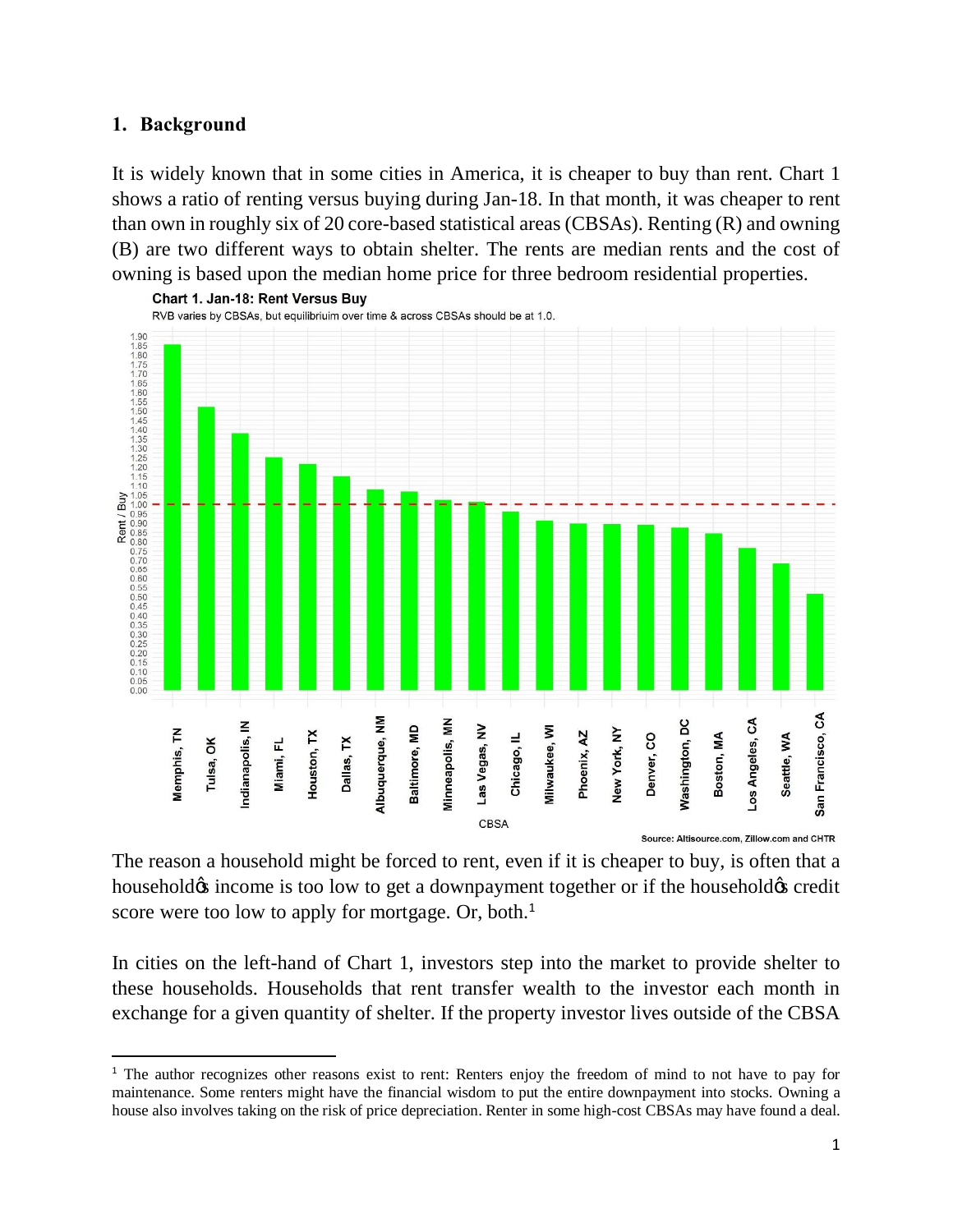then wealth is transferred out of the CBSA and acts as wealth drain on the CBSA. Chart A1 in the appendix shows that a rising share of home sales are purchase by larger investors. On the other hand if the renter had purchased the house, they could consume the same quantity of shelter (live in a three bedroom property) and would build wealth. The impact of low incomes and weak credit scores on the rate of wealth loss by households has not been studied in a systematic way because a long history of CBSA-level rental price data never existed until currently.2

Mortgage lenders will lend more money for bigger houses if the borrower ts credit score is high enough. Chart 2 suggests that this is also true for rents -- landlords might rent better properties and charge more to renters with good scores than to renters with poor scores. Thus median home prices and rents move with scores in Chart 2. Chart 2 however is a bivariate analysis. Other things are happening which are not captured by the chart and thus it could be misleading.



In Charts 1 and 2, I compare an average of owners against an average of renters by CBSA and use the average credit score of the CBSA. Ideally one could build a similar chart using

 <sup>2</sup> Sometime around 2010, both Zillow.com and Altisource.com started tracking and offering CBSA level rents.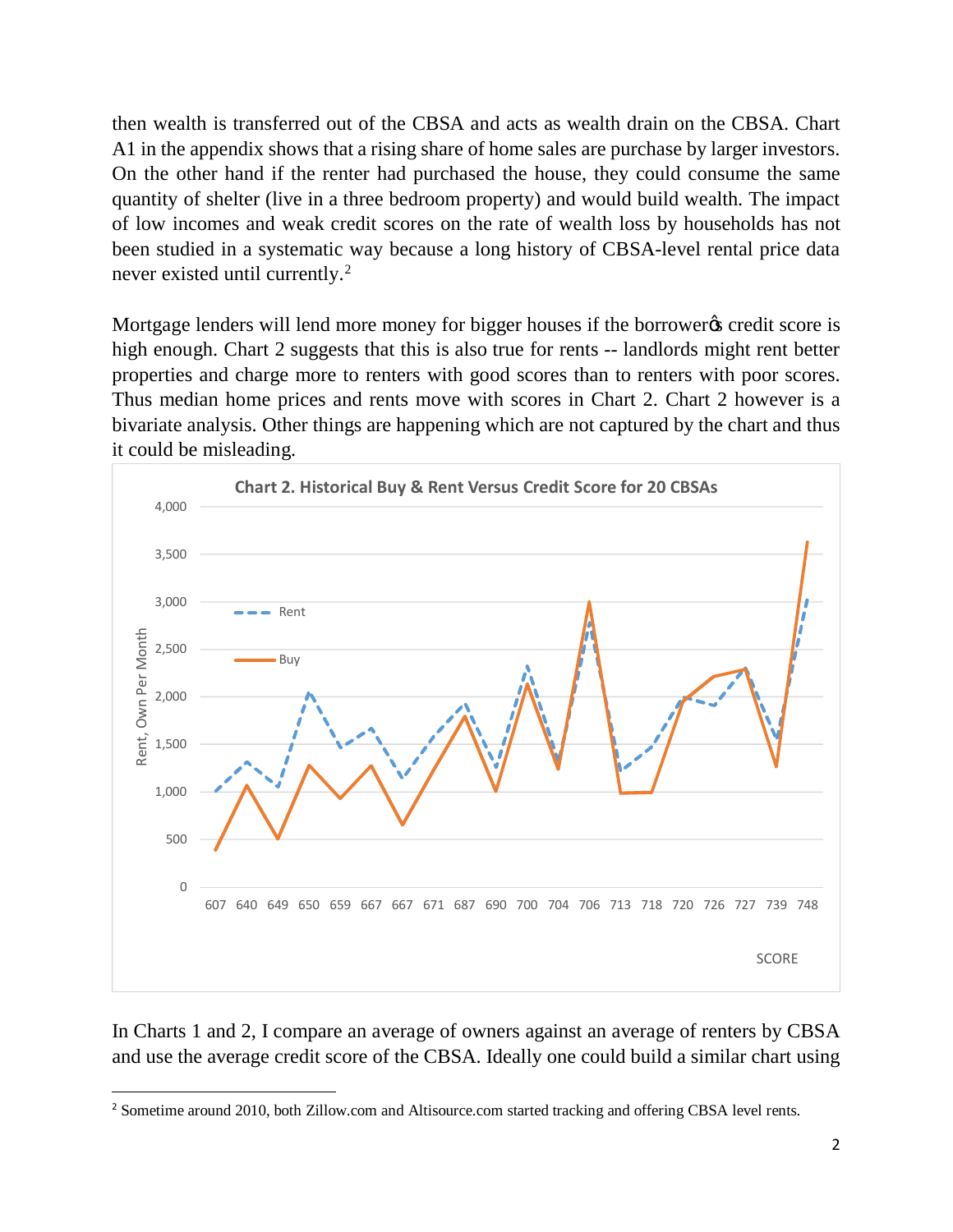property-level data for households within a CBSA. There are three impediments to this idea: First, although one could obtain prices, property characteristics, credit scores, property tax rates, income tax rates on the individual property level from deed data one cannot do that for renters. Data on scores and rents etc., for individual renter households are not stored by any one institution because the rental market is largely a system of small investors. The data does not exist. Researchers have no ability to match credit score to rents. Second, data for owner occupied households and renter households if it were available at the household level would have to be matched by property quality, geography and score to provide an apples-to-apples comparison. To build a panel dataset for research I would still need to match an average for owners against an average for renters. I would still need to take an average at a given credit score and compare the average renting household with a given score in a given geography to the average owner occupied household with the same score. Such an approach, would be near-identical to that using CBSA-level data, but at the more granular level. Third, as described above, Chart 2 is a bivariate analysis in which other factors influencing renting and owning are ignored. I also need the investor share of purchases, landlord shares and vacancy rates that are readily available at the CBSA-level.



Sources: Zillow.com, Altisource.com, CHTR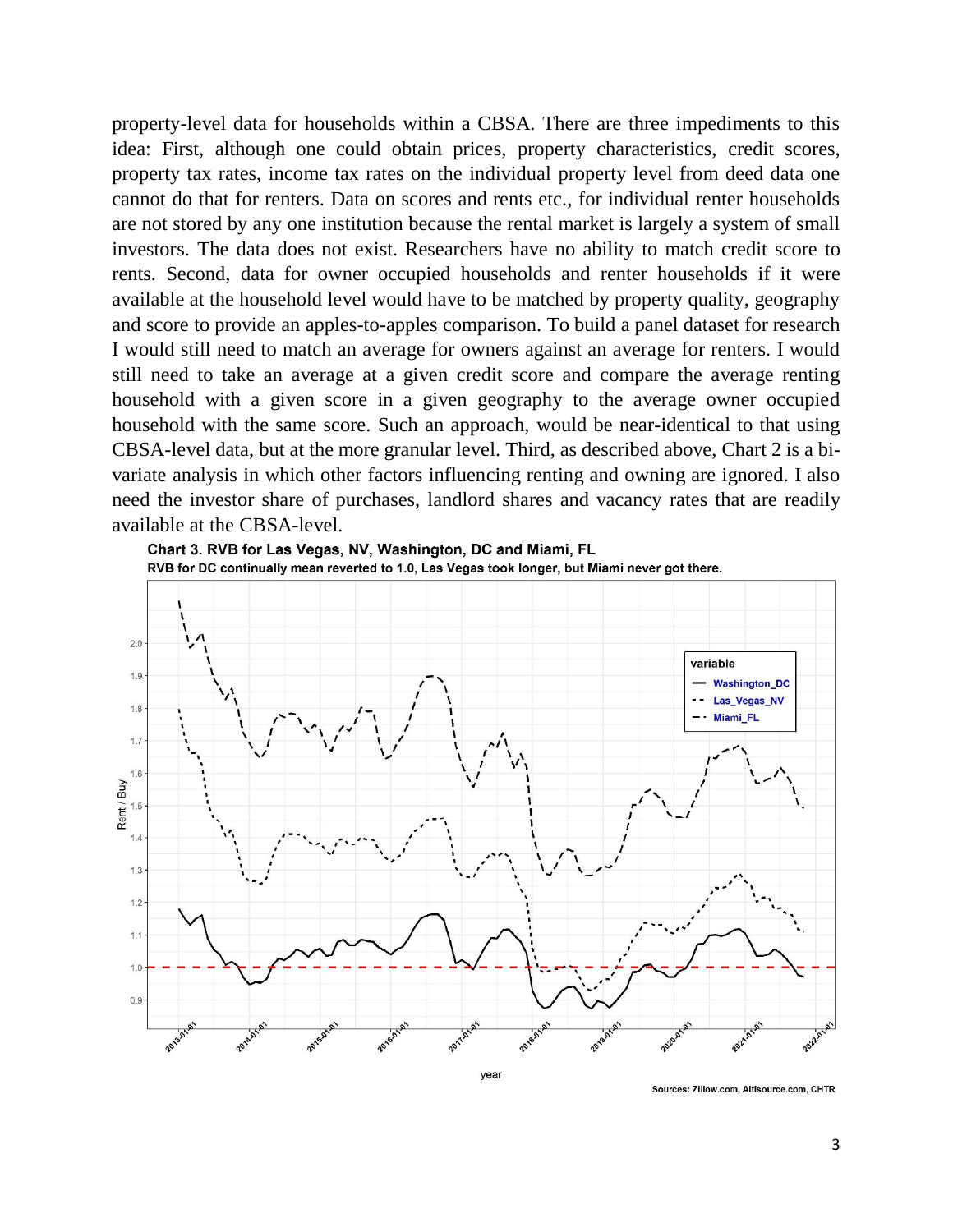Chart 3 shows a chart of BVR over time. In Chart 1, Las Vegas, NV $\alpha$  RVB on Jan-18 was almost exactly 1.0, exactly as theory would predict 6 the cost of renting should equal the cost of owning. However Chart 3 shows that, after the financial crises of 2007 to 2010, it took time for the RVB (dotted line) to mean revert to 1.0. We also see that the RVB for Washington, DC (solid line) bounced around 1.0 for a period of five years but continuously reverted near 1.0 (mean reversion) until Jan-18 when the Federal Reserve began a series of interest rate hikes which made the denominator larger. We also see that RVB for Miami, FL never gets near 1.0. Chart 3 shows me that I need to control for all factors across time because BVR changes over time.



**Chart 4: Jan-18 Credit Scores of Renters and RVB** 

Source: Altisource.com, Zillow.com, Equifax, and CHTR

An additional static snapshot gives me some idea of the relationship I am trying to estimate. In Chart 4 we see a negative relationship between RVB and scores. I will use panel data extending from Jan-13 to Mar-21 on twenty CBSAs in my data sample with varying credit scores, prices and rents. I am arguing that by modeling the relationship between score and BVR across CBSAs after controlling for other factors, I am able to approximate the relationship between score and BVR for any households in any given CBSA. This is useful because it give us a systematic way to measure how credit score impede markets from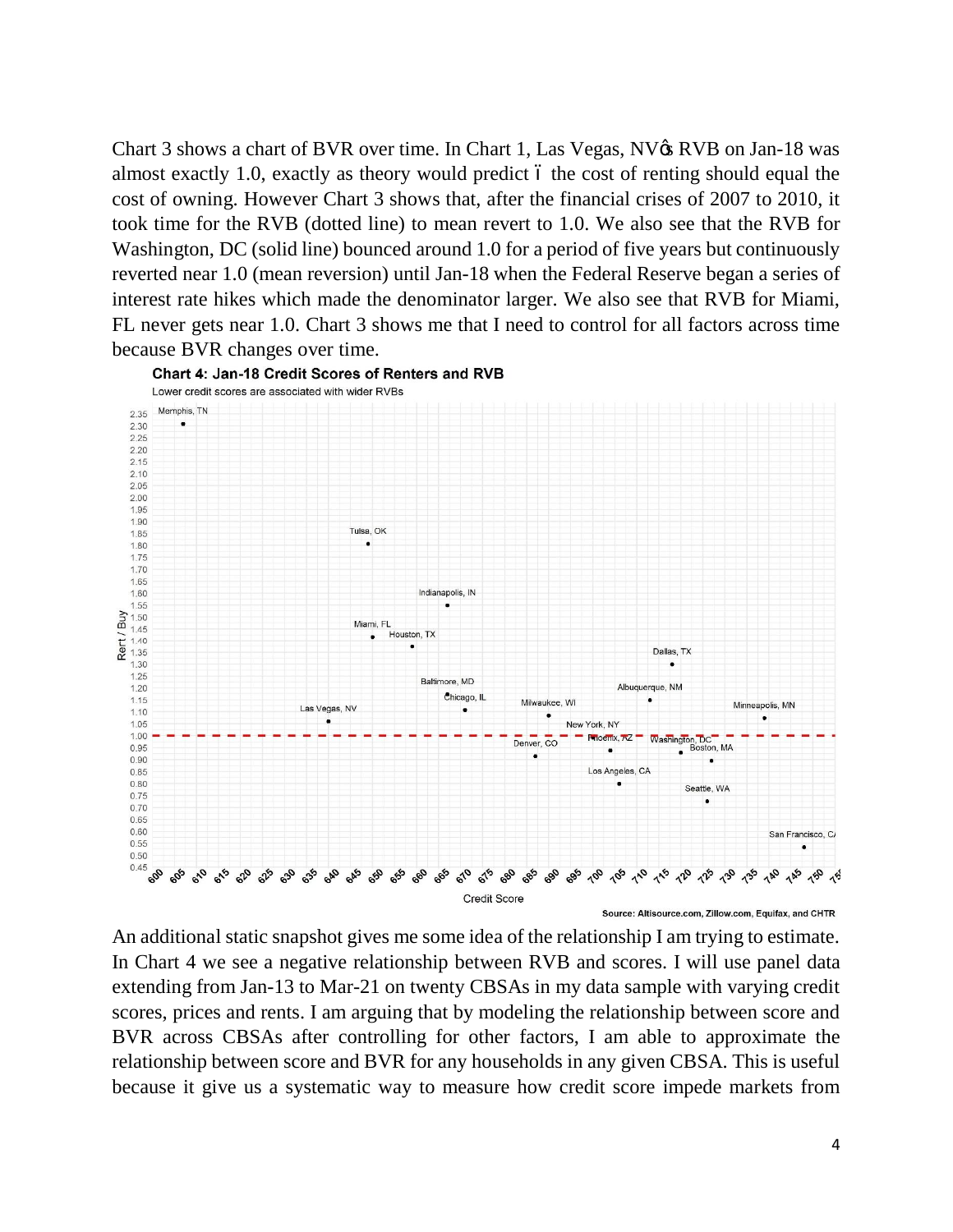clearing and makes this paper unique. My central goal is determine the lost wealth per unit of credit score that can be attributed to renting.

This paper is organized as follows: Section 2 presents theory and reviews prior research on owning and renting. In Section 3, I explain the data collection process and data sources. Section 4 introduces three models, my results and an application of the results onto the average renter. The last section is my conclusion.

#### **2. Theory and prior research, CBSA-level data**

#### *2.a The user cost of capital (UCK)*

In modelling home prices and rents, one has to go back to Poterba (1984) who develops the home buying/rent decision in terms of a user cost of capital. The cost of buying a house with a price of P can be written as the price times the user cost of capital  $(P * UCK)$ , or

$$
P * UCK = P * ([k + p + m 6 E() ] 6 [(k + p) * f])
$$
 (1)

Where P is the home price; k is the mortgage rate;  $\beta$  is the property tax rate, a tax payment relative to house price; m is the maintenance cost, E( ) is the expected home price appreciation and  $f$  is the federal tax rate. Poterba argues that in equilibrium, the entire cost of owing (buying) must equal the cost of renting an identical house. Or, for every city, markets adjust until,

$$
R_{it} = UCK_{it} * P_{it}, \text{ or } R_{it} = B_{it}, \qquad (2)
$$

The housing and rental markets at time t do seem to function in major cities nearly in the classical framework of perfect competition. Marginal buyers and sellers have access to a very large information set, and can substitute (at the time immediately before the transaction, time t) without costs between renting and buying.<sup>3</sup> A potential buyer of a home faces the choice outlined by Equation 2, (the rent/buy decision). And if we think of each CBSAs as being an economic agent, home prices should adjust upward under higher demand until the  $R_{it}/B_{it}$  approximates 1.0. Markets in every city over time adjust until  $R_{it}/B_{it}$  $= 1.0$ , barring an external shock. This relationship between B and R introduces an error correction term into the long-run market framework and is a form of dynamics. Chart 3 introduces the idea that  $\tilde{o}$ things get in the way $\ddot{o}$  which prevent mean reversion.

<sup>&</sup>lt;sup>3</sup> The author recognizes that the supply curve is very inelastic and varies considerably by CBSA potentially violating the idea of perfect competition. Also homebuyers (investors and owner occupiers0 are not homogeneous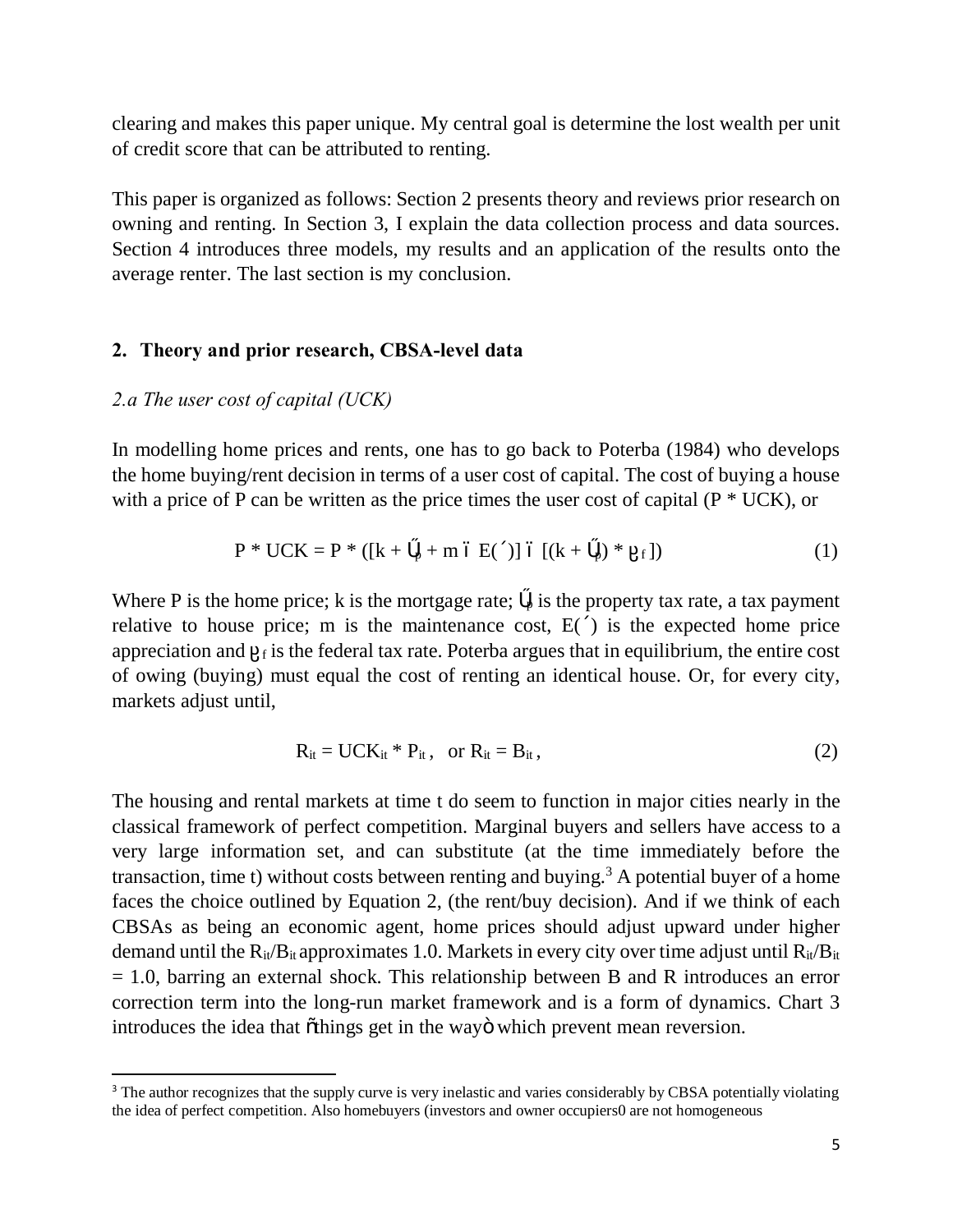#### *2.b Long-run models of housing*

Earlier studies of house prices using a variety of methodologies and covering many time periods, countries and cities have found evidence of serial correlation and mean reversion. These characteristics are a pervasive and ubiquitous feature of housing. See Abraham and Hendershot (1996), and Capozza, Hendershott and Mack (2004), and Fout, Haidorfer and LaCour-Little (2018). Underlying the concept of mean reversion is the basic notion that in the long-run, market tend towards equilibrium. It is reasonable to assume that in each time period t, and in each CBSA, that there is a long-run equilibrium value for the unit price of a house that that it is determined by economic conditions, or  $P_{it}^{*} = f(X_{it})$ , where  $P_{it}^{*}$  is the equilibrium price of a house and  $\mathbf{X}_{it}$  is a vector of explanatory variables. This relationship can be viewed as a reduced form arising from a supply-and-demand relationship. Thus an equilibrium relationship exists between  $P_{it}^{*}$  and  $X_{it}$ , and the values of  $P_{it}^{*}$  can be thought of arising from fundamentals. If  $P_{it}$  is below  $P_{it}^*$  then  $P_{it}$  must adjust upward (mean revert). Researches often estimates a long-run log linear inverse demand function such as,

$$
lnP_{it} = const + \mathbf{X}_{it} + i_{t}
$$
 (3)

Some research have argued that all of the information contained in the variables included in **X**it in Equation 3 is contained in Rit (Gallin, 2006 and 2008, Kuttner, 2011, Verbrugge, 2008 and Fout, Haidorfer and LaCour-Little, 2018). Under that assumption, a long-run inverse demand function for housing is stated as,

$$
lnP_{it} = const + lnR_{it} + lnUCK_{it} + it
$$
 (4)

For my purposes, I will include the UCK in the buy variable (B) and specify the long run model as,

$$
lnB_{it} = const + lnR_{it} + it, \t\t(5)
$$

and reversing the causality as,

$$
lnR_{it} = const + lnB_{it} + it
$$
 (6)

Additionally, one could think of a model which tracks how B and R move together, or

$$
RVB_{it} = 1.0 + it \tag{7}
$$

RVBs should be very close to 1.0, so on average in Equation 1 should be close to 1.0. Again, all of my curves clearly show that this has not always been the case. Housing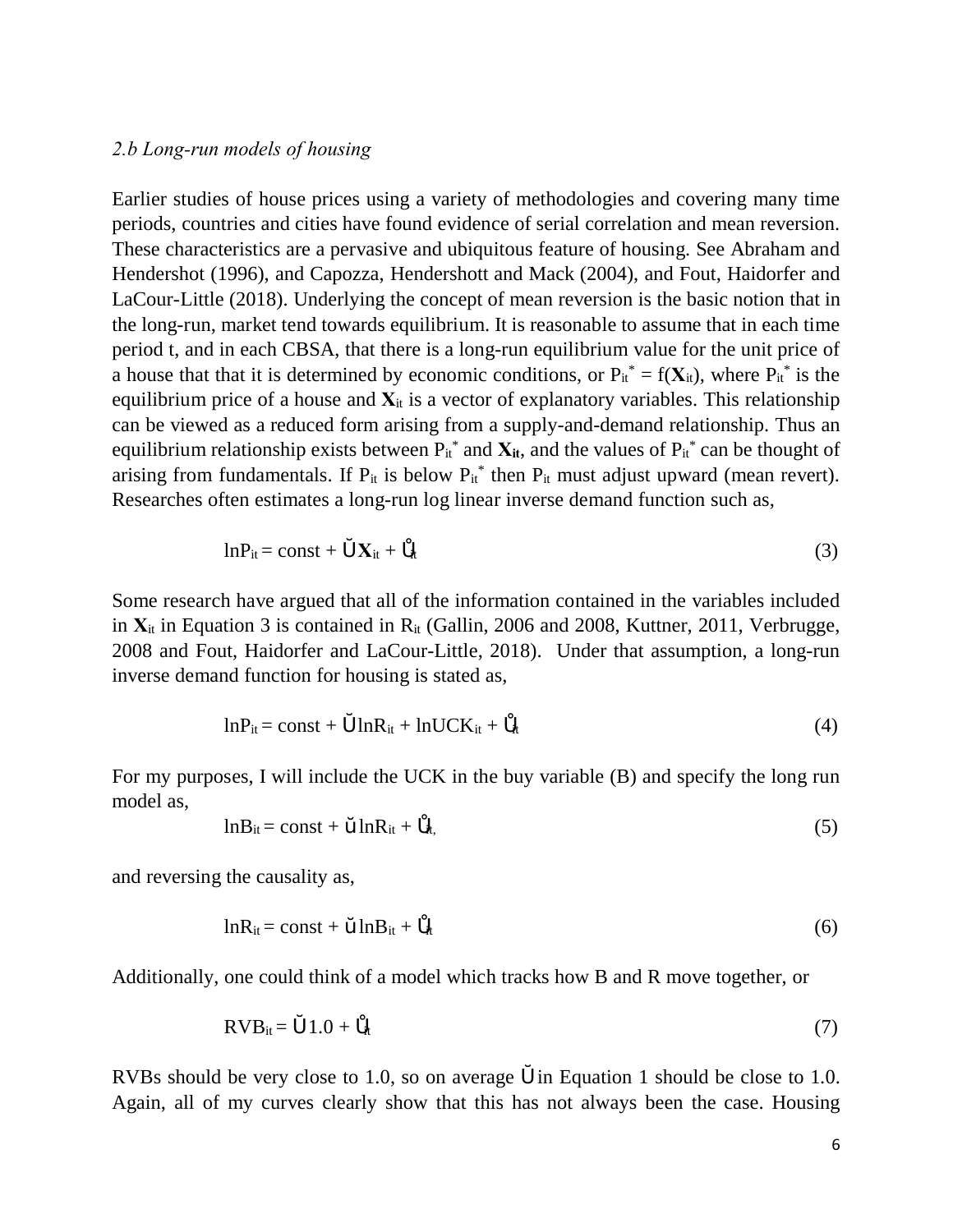markets in some U.S. cities do not function as expected. There is violation of the mean reversion. Market friction inhibits market dynamics. Before I estimate a more detailed specification of each of these three models, I outline potential market friction.

## *2.c. Urban characteristics as friction*

Chart 2 shows that some city the prices and rents adjust slowly over time to  $R/B$  not being near 1.0 (Las Vegas, NV). Indeed, we have witnessed through time that housing adjusts slowly to exogenous shocks. Some of this slow adjustment can be attributed to market friction. Extending the idea of disequilibrium, Di Pasquale and Wheaton (1994) argue that product heterogeneity and costly search lead to a slow clearing in the housing market. Specifically, if the housing market is in equilibrium and a shock occurs, this creates a form of the disequilibrium mentioned above, causing a wedge between the equilibrium price  $(P_{it}^*)$  and the actual price level  $(P_{it})$  due to such rigidities.

On the supply side, if the demand for housing is greater than the existing supply, a positive wedge would appear between actual price of housing and the equilibrium price. House prices being higher than what they should be, should bring on additional supply. But new housing supply comes on very slowly as it takes time for builders to adjust and try to estimate time lines of supply. CBSAs are, of course, heterogeneous. Some have limited amounts of buildable land or there are severe zoning rules. In these markets, higher prices do not bring about a significant amount of new construction. So a homebuyer might be rational paying too high a price because he recognizes (expects) price gains to exceed income growth. This is then a bet that now is better than later, because later might never come. These individuals might also see the long term potential of such urban cores.<sup>4</sup> These transactional and geographical frictions certainly exists, but are difficult to measure precisely over time.5 Using rental properties obviates the need for estimating CBSA spatial allocations of properties.

## *2.d Credit scores as friction*

Renters also are heterogeneous. In addition to search costs, there are hard constraints on renters: difficulty gathering a down payment, unstable incomes, and impaired credit, among others. It is not just the price of the house, but also the ability of the renter to get into the house. This is the reason I focus on the buy variable (B) instead of P. The variable B is at least a reasonable estimate of the user cost of housing incorporating the effect of interest rates and property tax rates on the buying decision. If  $(R_{it}/B_{it}) > 1$  (or,  $R_{it}$  -  $B_{it} > 0$ )

 $\overline{\phantom{a}}$ <sup>4</sup> See Glaeser and Gyourko (2005).

<sup>5</sup> See Gyourko Joseph, Jonathan Hartley & Jacob Krimmel (2019).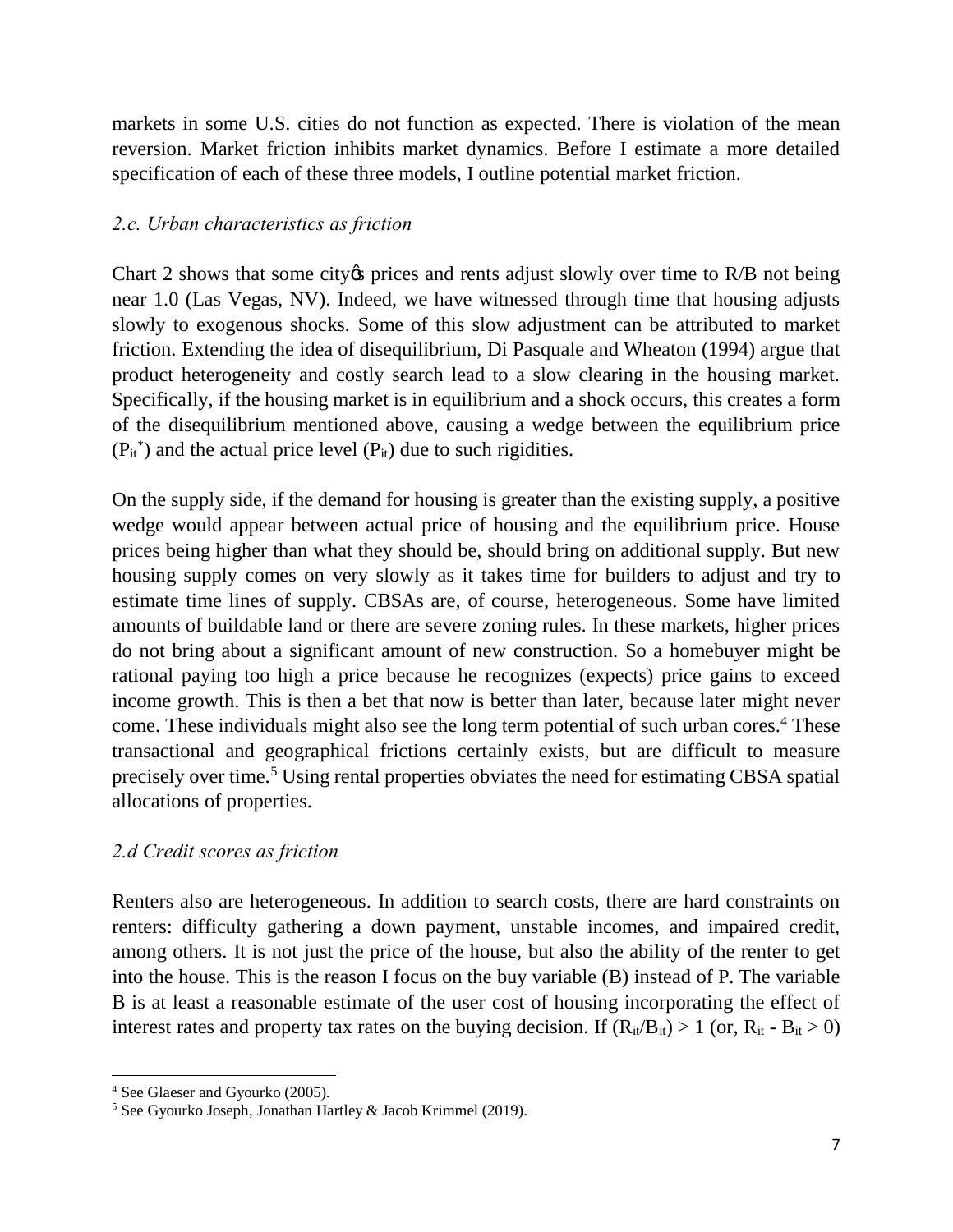as it has been in Miami, FL for over 10 years then it is cheaper to own than to rent and the rational would-be renter should choose to buy rather than rent and home prices should rise. The decision maker in this paper is the would-be buyer (the renter) right before he decides to own or rent (it could also be any investor right before he decides to purchase a rental property) each month. Conceptually, I ascribe to each CBSA the decision making ability of the household and vice-a-versa. Could it be that buyers in Miami, FL were/are irrational? Chart 3 below suggests that the reason R/B remains significantly above 1.0 is not that renters in Miami, FL are irrational, it is that their average credit scores are weak. The CBSAs which have the lowest credit score in Chart 3 are often CBSAs with RVBs that do not approach 1.0, i.e., their housing markets operate in a state of long-run steady-state disequilibrium.

## *2.e Investor share of new purchases as friction*

There, however, is another force going on. It is not just the negative impact of weak scores. Moving from right to left in Chart 4, credit scores decline. As credit scores decline, renters lose bargaining power which in turn gives landlords, who have an ability to raise rents more pricing power. Thus moving from right to left, rents fall slower than home prices and RVB increases. It could be that landlords take advantage of the renter tness weakened borrowing and purchasing power. Investors in single family detach rental properties are more prevalent in CBSAs with households which have low credit scores and low incomes.<sup>6</sup> The low scores and low income might preclude individuals from buying a home (even if it is cheaper to own rather than rent). Thus it could be that landlords and new investors fill the gap between the need for shelter by renters and the inability to buy a home. Investor perform a positive function, but they extract a slice of social welfare and possibly charge excessive rents if market concentration become high enough.

Thus there are at least four sources of friction to RVB adjusting freely: 1) high transaction costs: 2) some geographies do not have buildable land; 3) potential homebuyers do not have access to credit; 4) investor exercise more bargaining power than renters.

## *2.f Other confounders*

I also consider the impact of income, vacancy rate and home ownership rates in a CBSA. Because I am estimating a long-run model where my dependent and independent variables are in levels, and because I cannot account for transaction costs, and other unobserved fixed-effects confounder, I estimated a fixed-effect model.

 <sup>6</sup> See Haidorfer (2022b)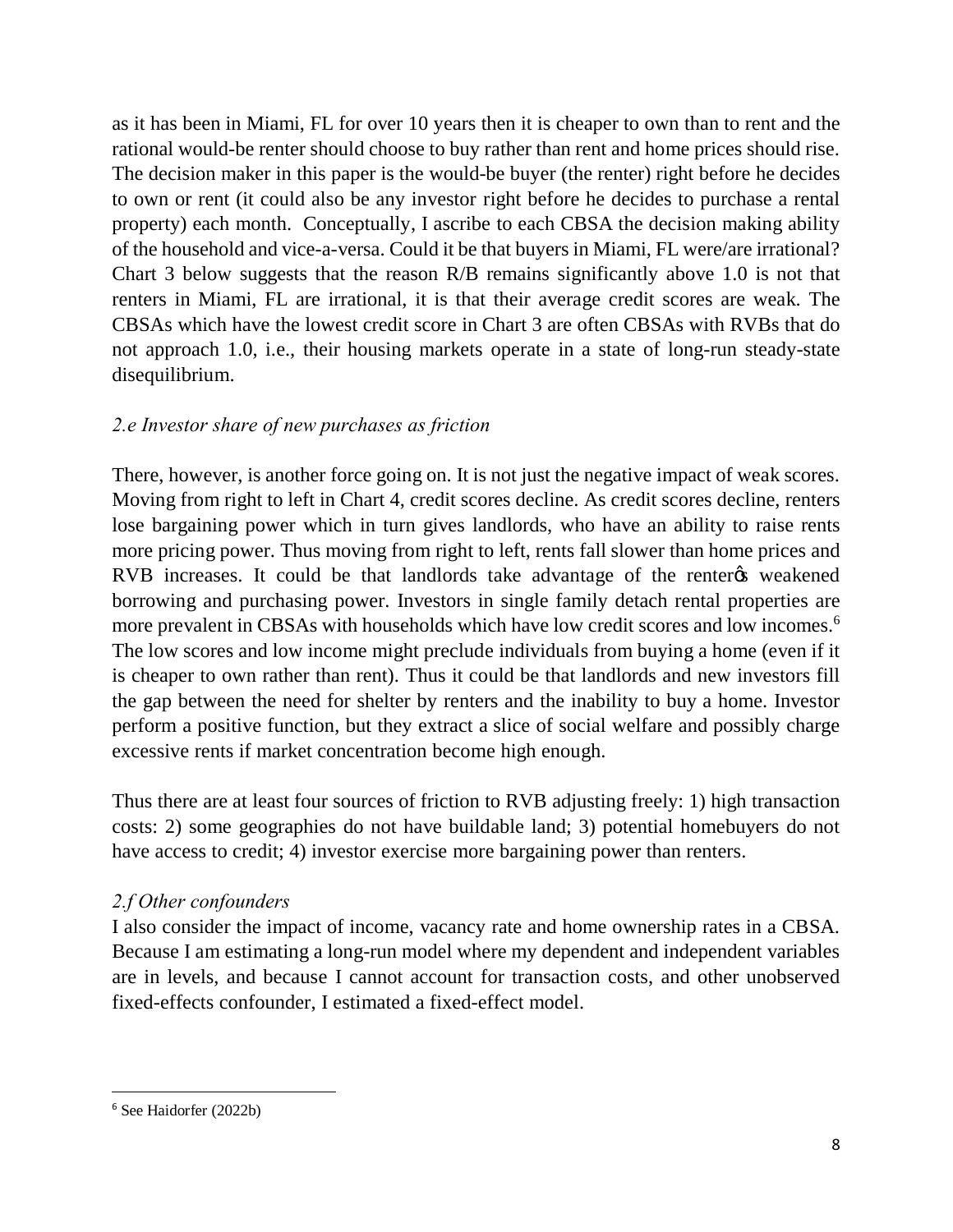### **3. Data**

 $\overline{a}$ 

Economic and property data by CBSA are widely available. By merging data on income and credit scores to prices and rents, I consider each CBSA as an economic agent much like a person with a demand function to either buy or rent. The periodicity of the data is monthly except where noted. The variables that I use in the three models are:

- *3.a Home prices:* Home price data are median prices on three bedroom properties. Source: Zillow.com
- *3.b Rents:* Rent data are median rental rates on three bedroom single family detached properties. Source: Altisource.com
- *3.c A user cost of capital, and mortgage rates:* As specified in Equation 1, the user cost of capital is largely driven by the 30 year mortgage rate  $(k)$ , property taxes  $\binom{p}{k}$  and federal income tax rates  $\binom{f}{r}$ . The mortgage rate is the 30 year FRM from Freddie Mac. Maintenance cost (m) for the UCK are estimate to be 3.5 percent per year for a three bedroom property for all 20 CBSAs. I assume that the homebuyer uses a 100 percent LTV mortgage. I make no attempt to estimate  $E( )$ .<sup>7</sup>
- *3.d Property and income taxes:* Property tax rate are calculated for each CBSA for each month. The IRS reports the average property tax amount paid each year for each income cohort. The property taxes here are from the cohort of adjusted gross income from \$50k to \$75k which I felt to be a good match to homebuyers of three bedroom properties. I divide the IRS data on average yearly property taxes paid by the median price of the home each month to get a property tax rate (PTR) each month. Since the property prices are reported monthly, the calculated property tax rate have a monthly periodicity. The federal income tax rate for each CBSAs is based on the combined IRS reported amounts of federal income tax receipts for all households in a CBSA with adjusted gross income between \$50k to \$75k divided by the number of reported households in that bracket.<sup>8</sup> The result is a federal income tax rate with an annual periodicity. Source: IRS Report of Income.
- *3.e Average credit score of all households:* The credit score of both renters and owners in CBSAi are for the year 2019. The value for a CBSA obtained for 2019 is used for all time periods. The values are thus static across time. Source: Equifax.

 $<sup>7</sup>$  The notion that renters, homebuyers or investors have expectations that are known and possibly measureable is a</sup> very strong assumption with no empirical justification.

<sup>&</sup>lt;sup>8</sup> The IRS data is only for those who itemize. Tax data on those taking the standard deduction are thus not included.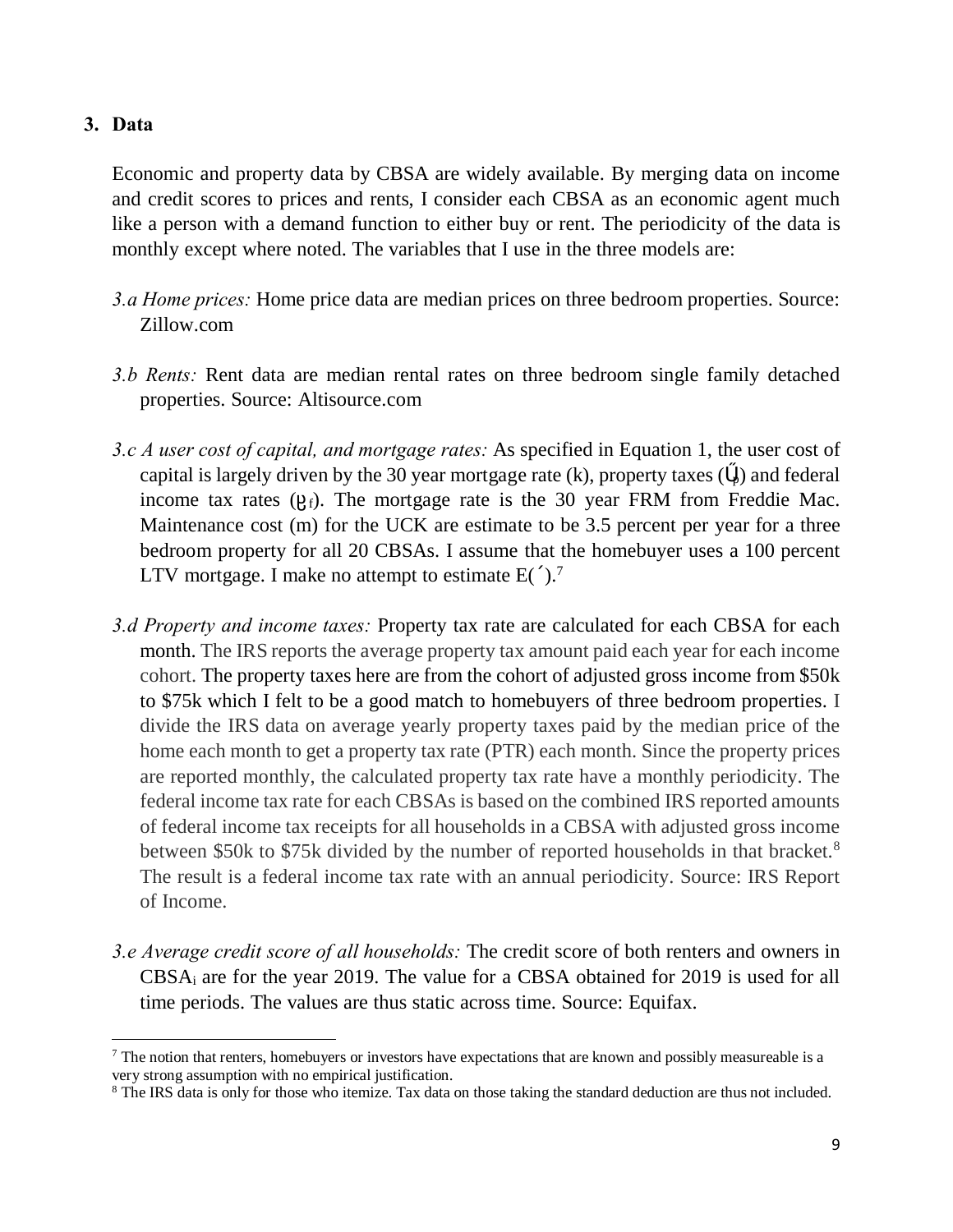- *3.f Average personal income:* Income is the average personal income. The data come from weekly earnings reported by the BLS. Periodicity: monthly.
- *3.g Landlord share of existing homes:* The landlord share is (Llord<sub>i</sub> = 1  $\acute{o}$  HOR<sub>i</sub>). Where  $HOR_i$  is the homeownership rates, a ratio of the housing stock. The denominator includes the total number of units (rented and owned) in  $CBSA_i$ . Thus the denominator includes apartment units rented, single family detached units (properties) rented and properties owned and occupied. The numerator are just units owned. Source: Census, Periodicity: quarterly.

#### *3.h Investor share of purchases*

Investor shares are counts of properties purchased by investors divided by the total number of homes purchased in that CBSA that month. An investor property is determined if the primary address of the owner is different from the address of the property. The data does include second homes which could not be factored out. Source: Corelogic, Periodicity: monthly.

*3.i Vacancy rate:* Vacancy rate for all properties in a CBSA. Source: Census, Periodicity: quarterly.

I have twenty CBSAs in my data sample. All data extends from Jan-13 to Mar-21. This gives me 1980 observations for my data sample. See Summary Table 2 in the Appendix for data on three bedroom properties.

#### **4. Model and results**

#### *4.a Three long-run models,*

I specify a long-run model of the RVB ratio as,

$$
ln(RVB)_{it} = 1 SCORE_{it} + 2 INC_{it} + 3 Llord_{it} + 4 Inv_{it} + 5 Vac_{it} + e_{t}.
$$
 (8)

A long-run model of rent (R) as,

$$
lnR_{it} = 1 SCORE_{it} + 2 INC_{it} + 3Llord_{it} + 4 Inv_{it} + 5 Vac_{it} + 6 lnB_{it} + e_t,
$$
 (9)

and a long-run model of buy (B) as,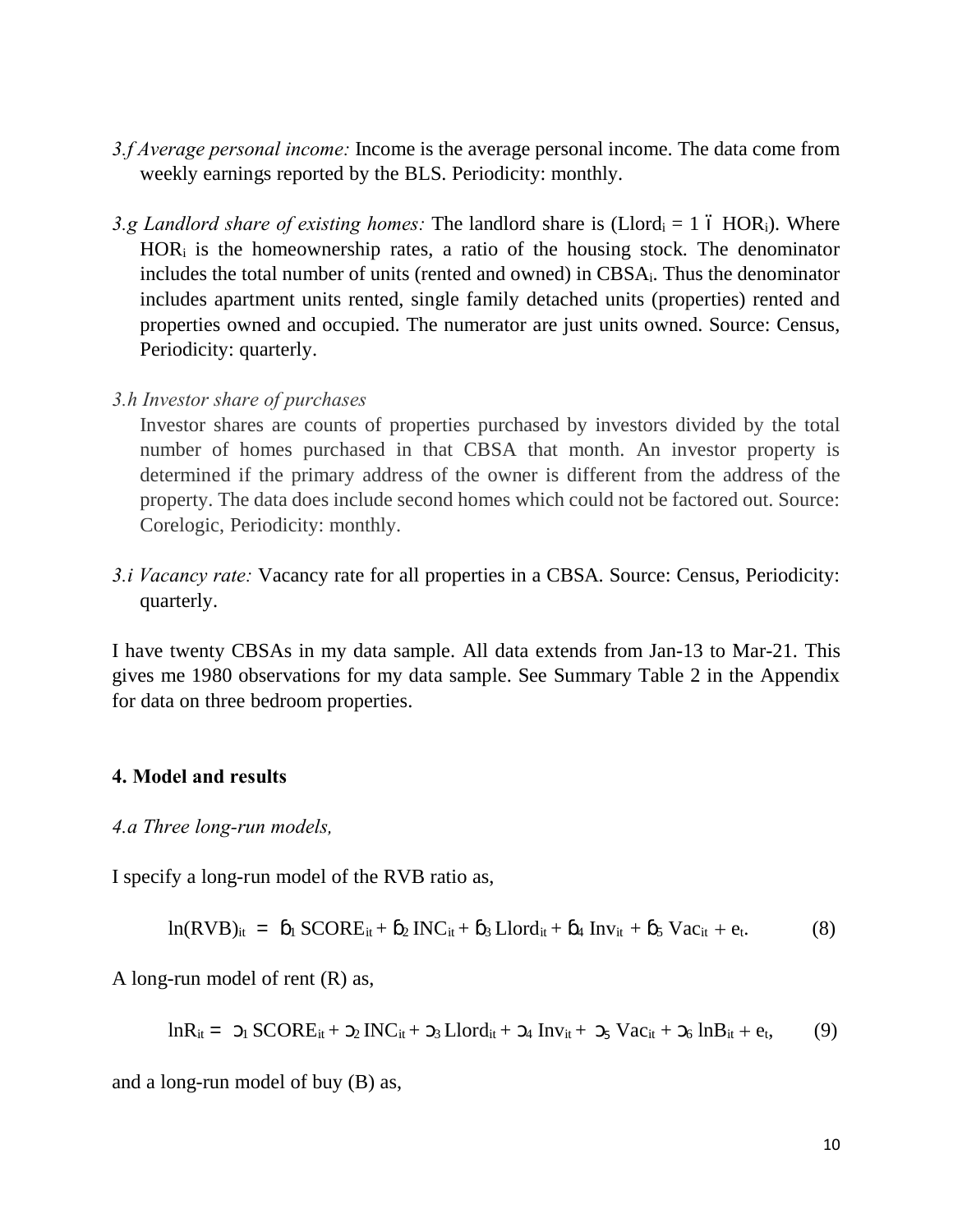$$
lnB_{it} = 1 SCORE_{it} + 2 INC_{it} + 3 Llord_{it} + 4 Inv_{it} + 4 lnR_{it} + e_t.
$$
 (10)

Where,  $RVB_{it}$  is the median rent divided by the median price of home;  $B_{it}$  is the calculated buy variable (or B=P  $*$  UCK); R<sub>it</sub> is the median household rent; SCORE<sub>it</sub> is the average credit score; INC<sub>it</sub> is the average pre-tax individual income; Llord<sub>it</sub> is the landlord share of existing homes; Inv<sub>it</sub> is the investor share of purchases;  $VAC_{it}$  is the vacancy rate for detached properties. Since UCK which is used to calculate B includes both the mortgage rate and property tax rates, Equation 8 captures both R and B adjusting over time as mortgage rates and property tax rates change given each CBSA $\alpha$  static credit score before the change. It captures how R/B adjusts to both external shocks, mean reversion and internal CBSA market dynamics. The goal is to estimate the impact of credit score changes on the change in rents relative to buying, holding as many other things as possible constant. Each CBSAs is different. Explicit possible confounders to credit scores are personal income (as a measure of credit worthiness), landlord share of homeownership rates in each CBSA, investor purchases of rental properties and vacancy rates.

Low credit scores retard the response to mean reversion or external shocks. The anticipated sign on  $_1$  is thus negative. Lower incomes, similar to low credit scores, indicate renters have less ability to buy or move to another CBSA (the sign on  $2 \text{ in }$  Equation 8 should be also be negative).

The impact of the landlord shares of housing stock and of the investor share of purchases on RVB was not known apriori because RVB is a ratio. However it was expected to be positive for rents (i.e.  $3 > 0$ , and  $4 > 0$ ). One can also think of the landlord share of properties as investors already existing in the market, as it is the inverse of the home ownership rate. More landlords means fewer homeowners. As the landlord share rises, or in other words, as the proportion of the existing residential housing stock that are rental properties increases, this could give landlords in CBSAs where the housing stock is more concentrated with landlords, more market power and an ability to raise rents more than price are bid up. Or, it could increase competition among landlords and new investors driving rents down more than prices are bid up (i.e.  $3 < 0$ , and  $4 < 0$ ).

The same loss of renter bargaining is associated with lower vacancy rates (I would expect  $5 < 0$ ). A lower vacancy rate mean renters have less bargaining power and should be associated with a wider RVB, but vacancy rates here also measure economic prowess across CBSAs. CBSAs which are doing better economically will have lower vacancy rates, higher prices and higher rents. The sign of  $\frac{1}{5}$  was not known apriori. Counterintuitively the sign of  $\frac{1}{5}$  turned out to be positive.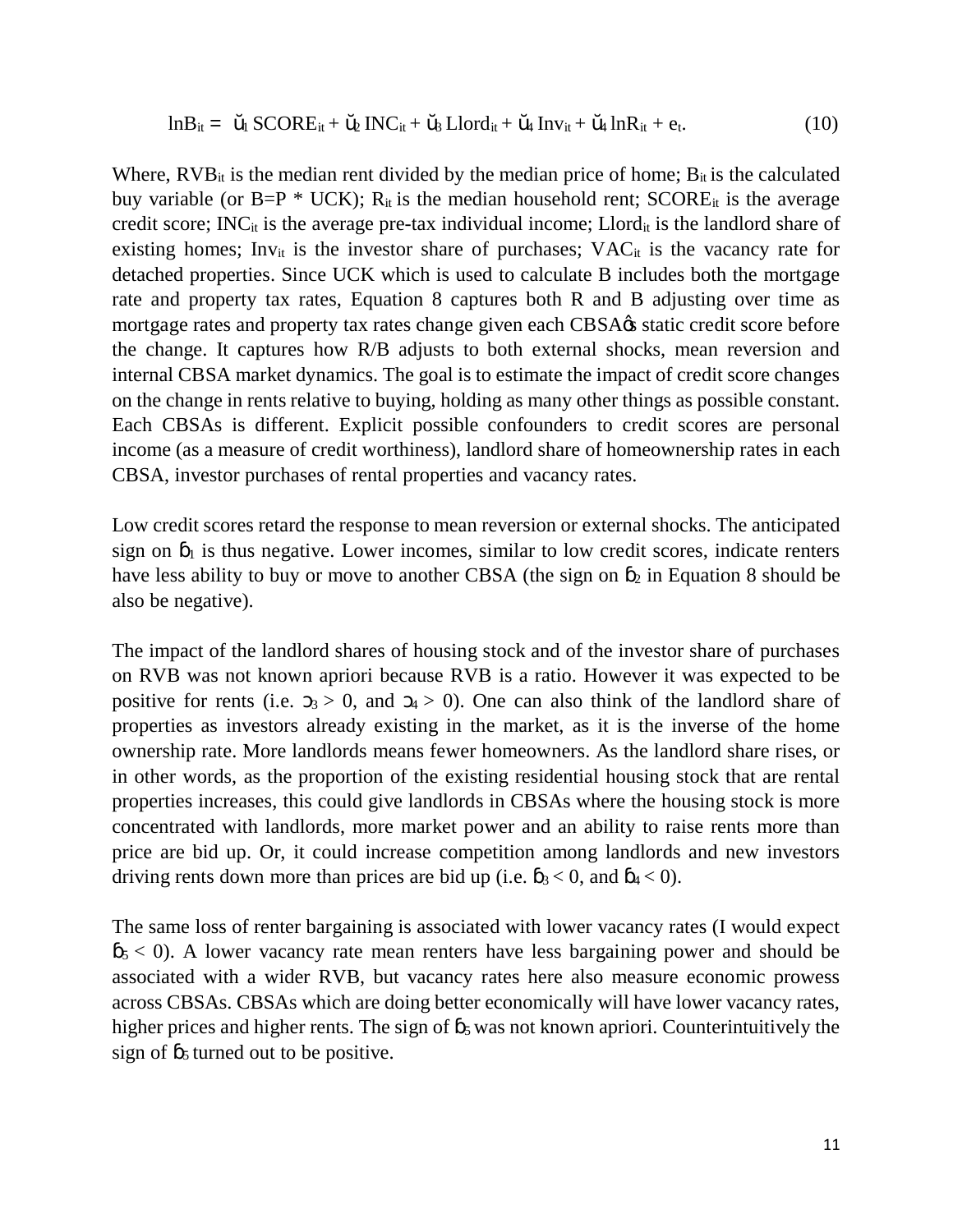# *4.b Results*

I am trying to quantify the impact of credit scores across markets and across time on RVB. In my sample, credit scores range from 607 for Memphis, TN to 748 for San Francisco, CA. All dependent variables are measured in logs. Scores are measured as units and thus my coefficients are semi-elasticities. The value of the  $\frac{1}{1}$  coefficient is -0.005. A 1 unit drop in score raises the R/B by 50 bps. By extension, if scores drop by 20 units, the R/B increases by 10 percent. In other words, starting from an  $RVB = 1.0$  and a score of 700, a renter with a score of 680 would pay about 10 percent more in rent relative to owning than the renter with a score of 700.

| Table 1. Drivers Of R/B For SFR 3 Bedroom Detached Rental Properties |              |             |            |
|----------------------------------------------------------------------|--------------|-------------|------------|
|                                                                      | (1)          | (2)         | (3)        |
|                                                                      | <b>InRVB</b> | lnR         | lnB        |
| <b>SCORE</b>                                                         | $-0.005***$  | $-0.002***$ | $0.005***$ |
|                                                                      | 0.0002       | 0.0001      | 0.0001     |
| <b>INC</b>                                                           | $-3.95***$   | 4.32 ***    | $-0.14$    |
|                                                                      | 0.673        | 0.4092      | 0.6775     |
| Llord                                                                | $-0.01***$   | $0.003***$  | $0.007***$ |
|                                                                      | 0.00         | 0.00        | 0.00       |
| Investor                                                             | $-0.001*$    | $-0.0004$ ° | $0.001*$   |
|                                                                      | 0.000        | 0.000       | 0.00       |
| <b>VAC</b>                                                           | $0.03***$    | $-0.014***$ |            |
|                                                                      | 0.003        | 0.002       |            |
| lnR                                                                  |              |             | $1.36***$  |
|                                                                      |              |             | 0.02       |
| ln B                                                                 |              | $0.5***$    |            |
|                                                                      |              | 0.008       |            |
| R-squared                                                            | 0.75         | 0.91        | 0.94       |
| Number of obs                                                        | 1980         | 1980        | 1980       |
| Standand Errors are below coefficients.                              |              |             |            |
| Codes: 0 '***' 0.001 '**' 0.01 '*' 0.05 '°' 0.1 '' 1                 |              |             |            |

Looking at the other coefficients we note that all variables are significant. Higher income is a driver of lower RVB. In other words, as incomes increase, home prices (and B) go up faster than rents and RVB goes down. In the other direction, lower incomes cause RVB to rise. Poorer renters have fewer choices. More investors and more landlords reduce RVB, or more investors and landlords in a market appear to compete against each other to restrain rents. Higher vacancy rate, counterintuitively are positively related to RVB.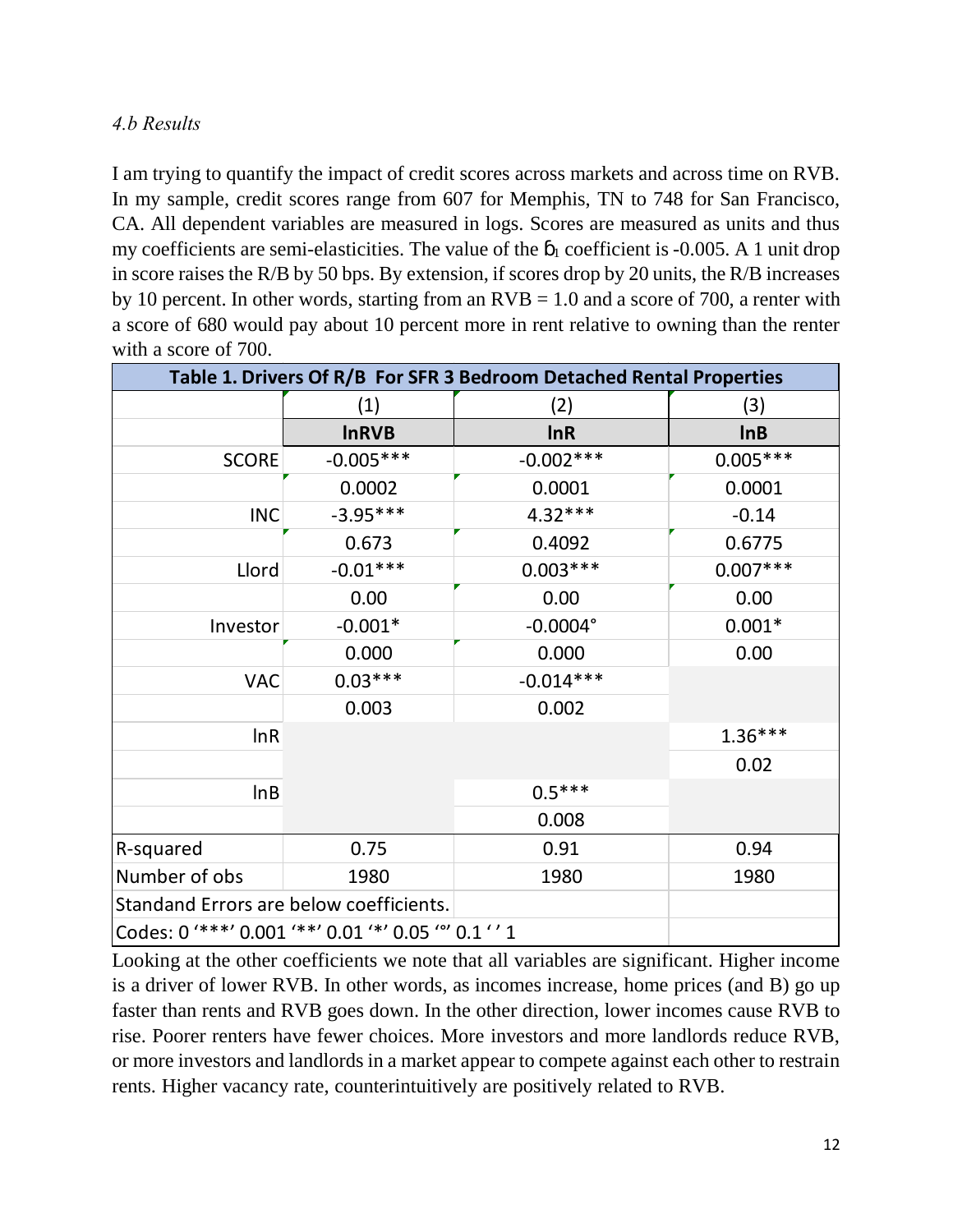Jumping to Equations 9 and 10. The value for  $_1$  in Column 2 indicates that rents increase as credit score declines. In other words, landlord charge higher rents as scores get lower. Each one unit of lower score results in rents increasing by 20 bps. A 20 unit reduction in score translates into 4 percent higher rents. Renters with lower credit scores have a more difficult time negotiating better rents contract. Or more broadly, renters with lower scores, in any CBSA, generally pay more all other things held constant.

On the other hand, home prices move positively with scores. We see this every day. A lower score here means both that the cost of owning a three bedroom house goes down (a good thing) but that the individual is restricted to a smaller or less expensive 3 bedroom house. Column 3 in Table 1 (using the  $\frac{1}{1}$  coefficient from Equation 10) shows each one unit reduction of score is worth 50 bps of lower cost of owning. Empirically, a twenty unit reduction in score is worth a roughly 10 percent smaller home that the renter is able to buy. The cost go down, and that matters to those households who can afford it, but it also impacts those who cannot afford it. The renter who starts off at say a 700 credit score, and through some a financial mistake finds his credit score bumped down to 680 would now have a harder time getting a loan to buy a smaller house and less negation power against the landlord. The probability of him renting now increases and he ends up transferring more wealth to the landlord than he did before.<sup>9</sup>

## *4.c Application*

Even though my coefficient were estimated over twenty different CBSAs. I argue that they can be interpreted at the individual CBSA level. Holding prices constant, landlords charge more to rent a three bedroom property to households with poor scores. Holding rent constant, as score rises, mortgage companies and the GSEs are will to lend more for a more expensive three bedroom house. As score go down, the house price for a three bedroom property must goes down and the cost of home ownership falls.

To provide a direct interpretation of the  $_{1}$ , and  $_{1}$ , coefficients I create two new variables (RENT and BUY) using the median rent, the median cost of owning for Chicago, IL and my estimated coefficients to calculate the change in RENT and BUY as scores change. I apply these average percent changes to the median cost of renting and owning a three bedroom SFR detached property in Chicago, IL. The average credit score in Chicago, IL is 671. The median rent in Mar-21 was \$1,765 and the median cost to own a property was

 <sup>9</sup> <sup>9</sup> Using the 1 and the 1 coefficients from Equations 9 and 10 suggest a slight faster negative relationship between lnBVR (-.007) than the -0.005 estimated in Equation 8.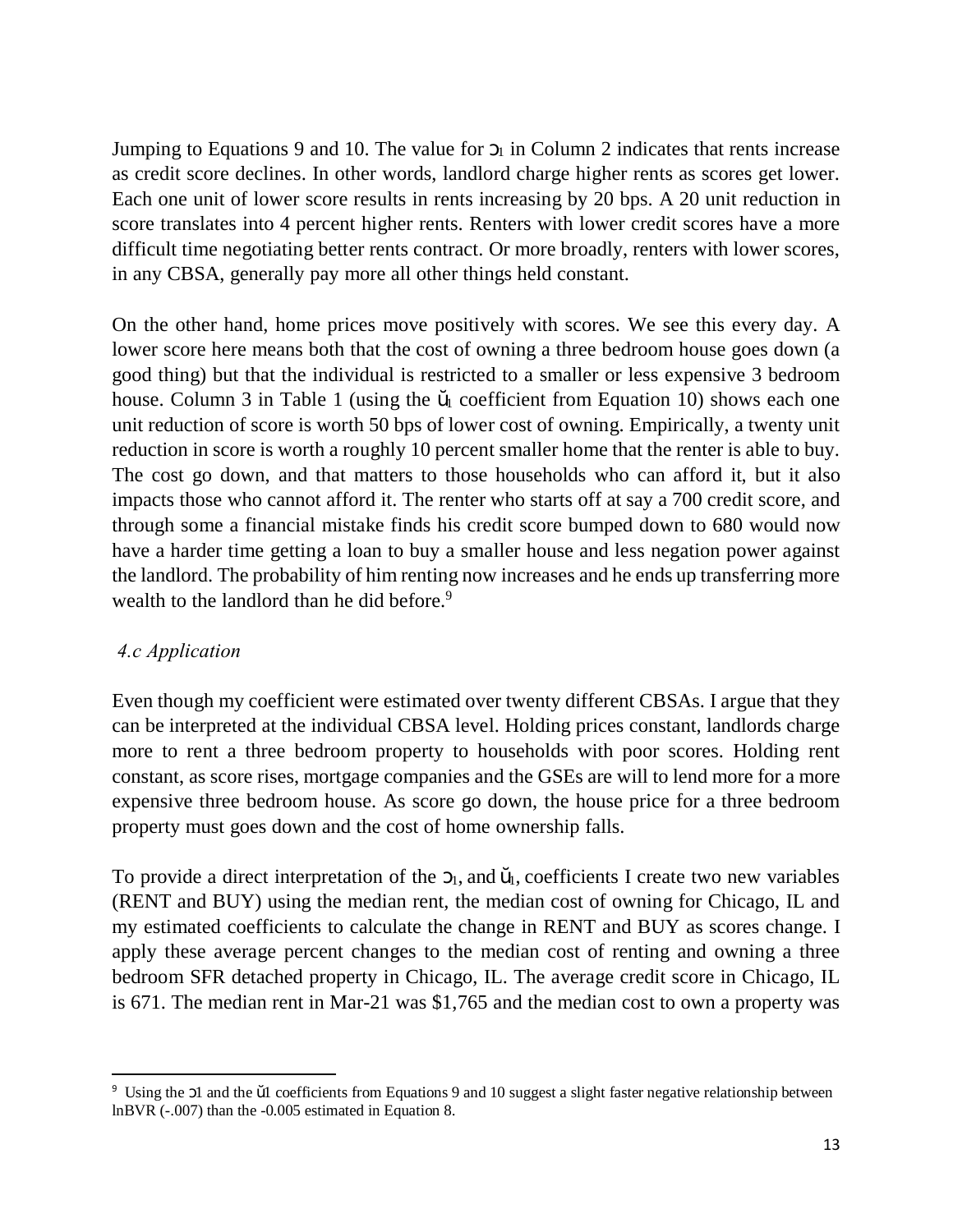\$1,430. Renters in this score category of 670 are losing \$336 per month in wealth (the difference between RENT and BUY).

At the mean credit score in Mar-21 of 671 it was cheaper to buy than rent. The share of households that were renting household at that time in Chicago, IL was 39 percent. The average renter at the 671 score was paying \$336 more each month to rent than to own. Each backward movement by 20 units of score raises RENT by about \$70.00 per month and BUY falls by 130.00 per month as the three bedroom rental become lower quality. The wealth lost by renters with low scores is even higher than that lost by renters with better credit scores. Renters are now losing about \$540 per month in wealth. Low credit scores and low incomes combined with an inability to gather a downpayment to keep renters from buying a house and accumulating wealth. This seems to be the fate of many renters in every CBSA. Poor credit creates a negative wealth loop, which creates a permanent class of households which cannot buy and is form of market friction which keeps housing markets successfully clearing.

## **5. Conclusions**

This paper is the first research to show the impact of credit scores on the cost of renting for the average renter household in America. My approach is unique in that I use CBSA-level data to approximate household behavior. Data at the household level for renters does not exist and the idea of an individual household concurrently being both a renting household and a home owning household is a practical contradiction - a household cannot be both. Using CBSA-level data facilitates simultaneously analyzing the rental and the purchase markets for detached single family properties over a long period of time to make statements about renters. It combines rents, home prices, credit scores, income, property tax rates, investor shares of the stock of homes, investor share of purchases at the CBSA level in a unified framework. This paper calculates precise property tax rates using IRS data for each of the 20 CBSAs over time which are then used to calculate a robust user cost of capital for each CBSA.

In some CBSAs in which home prices are high and rising quickly, some renters enjoy consuming shelter at a price less than buying the home. This is rational behavior. Nonetheless, the rent/buy ratio changes over time and one would expect the RVB ratio to head towards BVR=1.0 over time in these cities. However in many other CBSAs, renters continue to rent even though their monthly payment to rent is higher than the monthly payment to own. They transfer wealth to the landlord. After accounting for differences in the relative cost of living, incomes of the population, the investor and landlord shares and vacancy rates across CBSA, my empirical results show that for each one unit decline in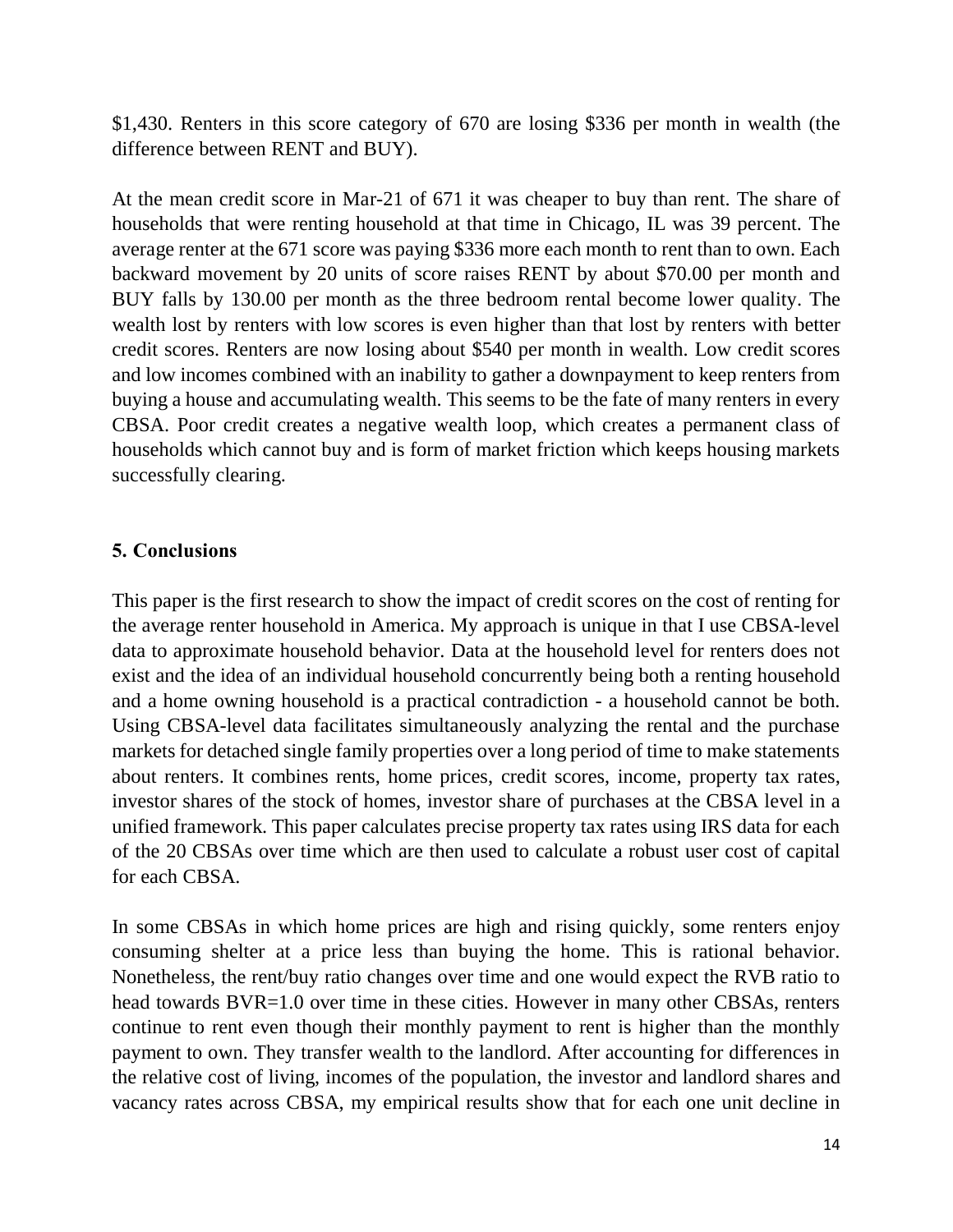credit score, rents relative to the cost of owning (the RVB ratio) go up by an average 50 bps in the three bedroom market. In two additional separate equations, I show that home prices and the cost of owning decline, but rental costs rise as credit scores decline across CBSAs. Renter households with successively lower scores, transfer increasing large shares of wealth to investors through a reduction of tenure choices (which might include buying, switching rental properties or switching to an apartment). This creates a negative feedback loop (renters who can never buy) and is a form of market friction.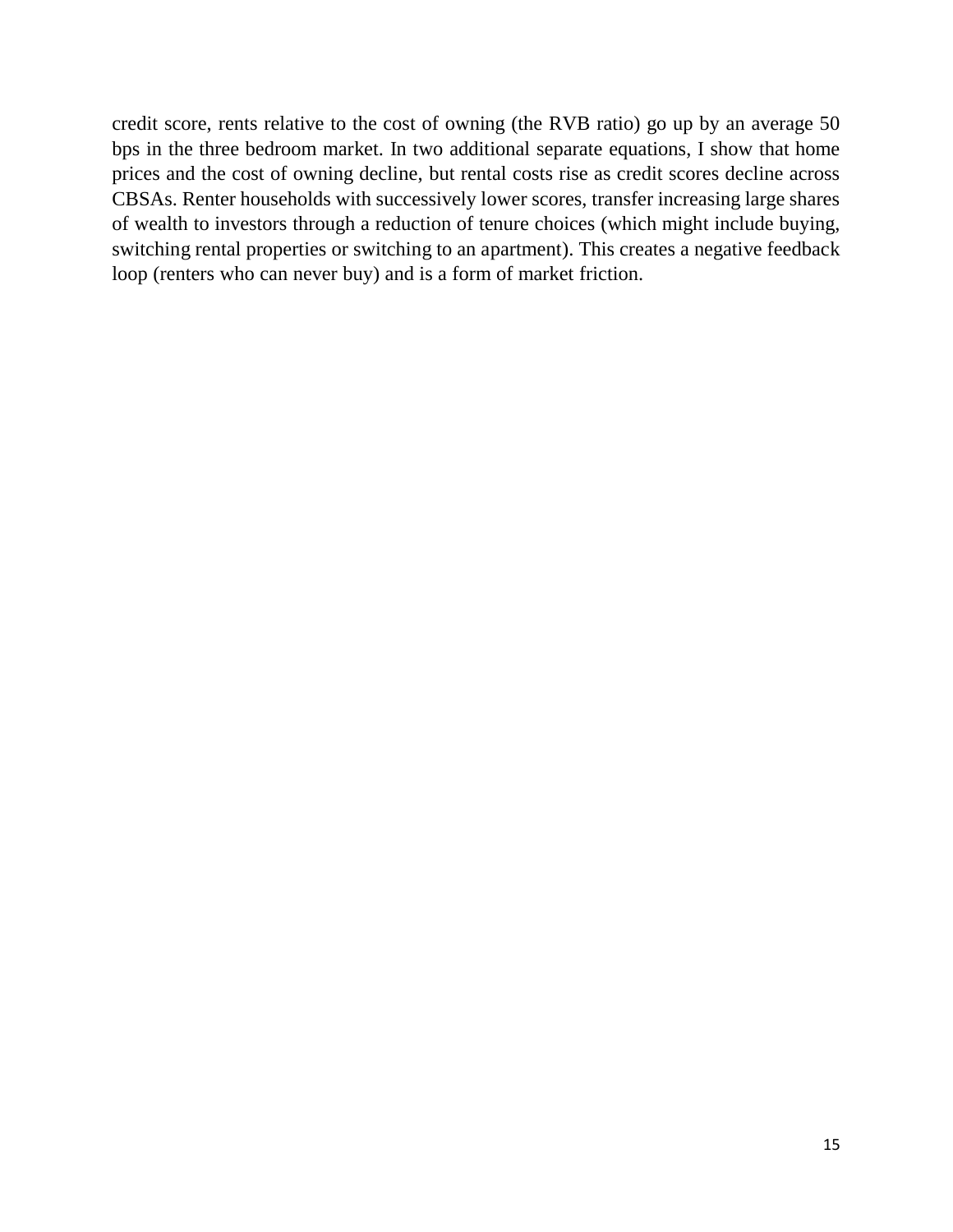### **References**

Abraham, Jesse, and Hendershott, Patrick, 1996.  $\delta$ Bubbles in Metropolitan Housing Markets", *Journal of Housing Finance*.

Bayer, Patrick, Christopher Geissler, Kyle Mangum, and James W. Roberts, 2011. "Speculators and Middlemen: The Strategy and Performance of Investors in the Housing Market. ö National Bureau of Economic Research working paper 16784.

DiPasquale Denise and William Wheaton, 1994.  $\delta$ Housing Market Dynamics and the Future of Housing Pricesö, Journal of Urban Economics, 1994, vol. 35, issue 1, 1-27

Capozza, Dennis, Hendershott, Patrick and Mack, Charlotte, 2004.  $\tilde{o}$ An Anatomy of Price Dynamics in Illiquid Markets: Analysis and Evidence from Local Housing Marketsö, *Real Estate Economics*.

Eisfeldt, Andrea L and Adriano A Rampini, 2009. The Leasing, ability to repossess, and debt capacity". *Review of Financial Studies*, 22(4):1621-1657.

Eisfeldt, Andrea L and Andrew Demers, 2015. Total Returns to Single Family Rentals, National Bureau of Economic Research, Working Paper 21804, December, Revised February 2018

Fout, Hamilton, Anton Haidorfer and Michael LaCour-Little, 2018. New Evidence on the Co-integration of House Prices and Rentsö 2017 ARES Housing Conference.

Gallin, Joshua, 2006. The Long-Run Relationship between House Prices and Income: Evidence from Local Housing Markets. $\ddot{\text{o}}$  *Real Estate Economics*, 34(3), 4176438.

Gallin, Joshua, 2008. The Long-Run Relationship between House Prices and Rents.  $\ddot{o}$ *Real Estate Economics*, 36(4), 6356658.

Gyourko Joseph, Jonathan Hartley & Jacob Krimmel, 2019. The Local Residential Land Use Regulatory Environment across U.S. Housing Markets: Evidence from a New Wharton Index. ö NBER Working paper.

Haidorfer, Anton, 2022b.  $\delta$ What Motives Investor Purchase of Single Family Detached Rental Propertiesö, Unpublished Manuscript. CHTR website.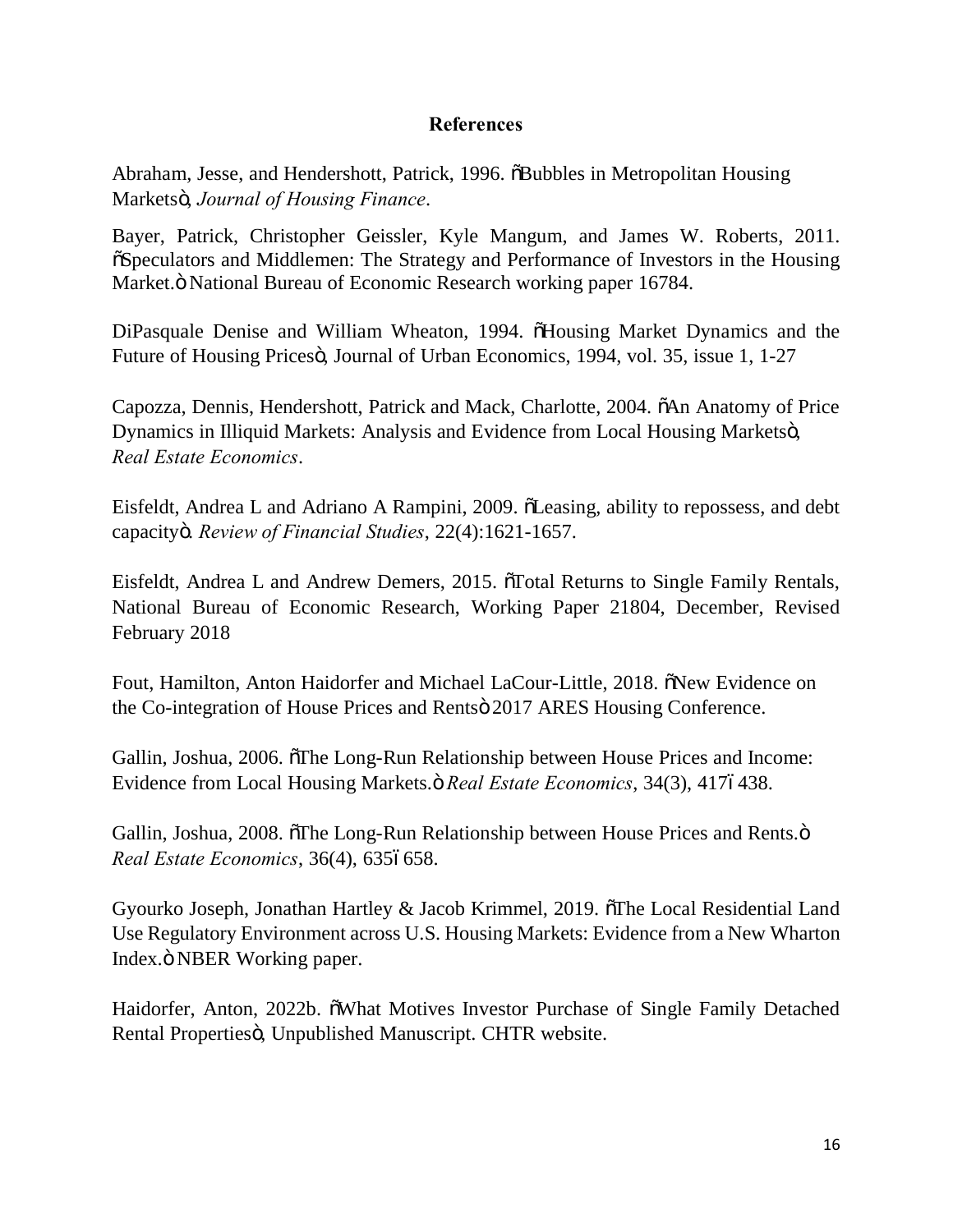Kuttner, Ken, 2011. öRent, Price, and User Cost in the U.S.: Do the Old Rules Still Apply?ö Unpublished Manuscript.

Poterba, James, 1984,  $\tilde{o}$ Tax subsidies to owner-occupied housing: An asset-market approachö, Quarterly Journal of Economics 99, 7296752.

Verbrugge, Randall, 2008,  $\delta$ The Puzzling Divergences of Rents and User Costs, 19806 2004", *The Review of Income and Wealth*, 54(4): 671-699.